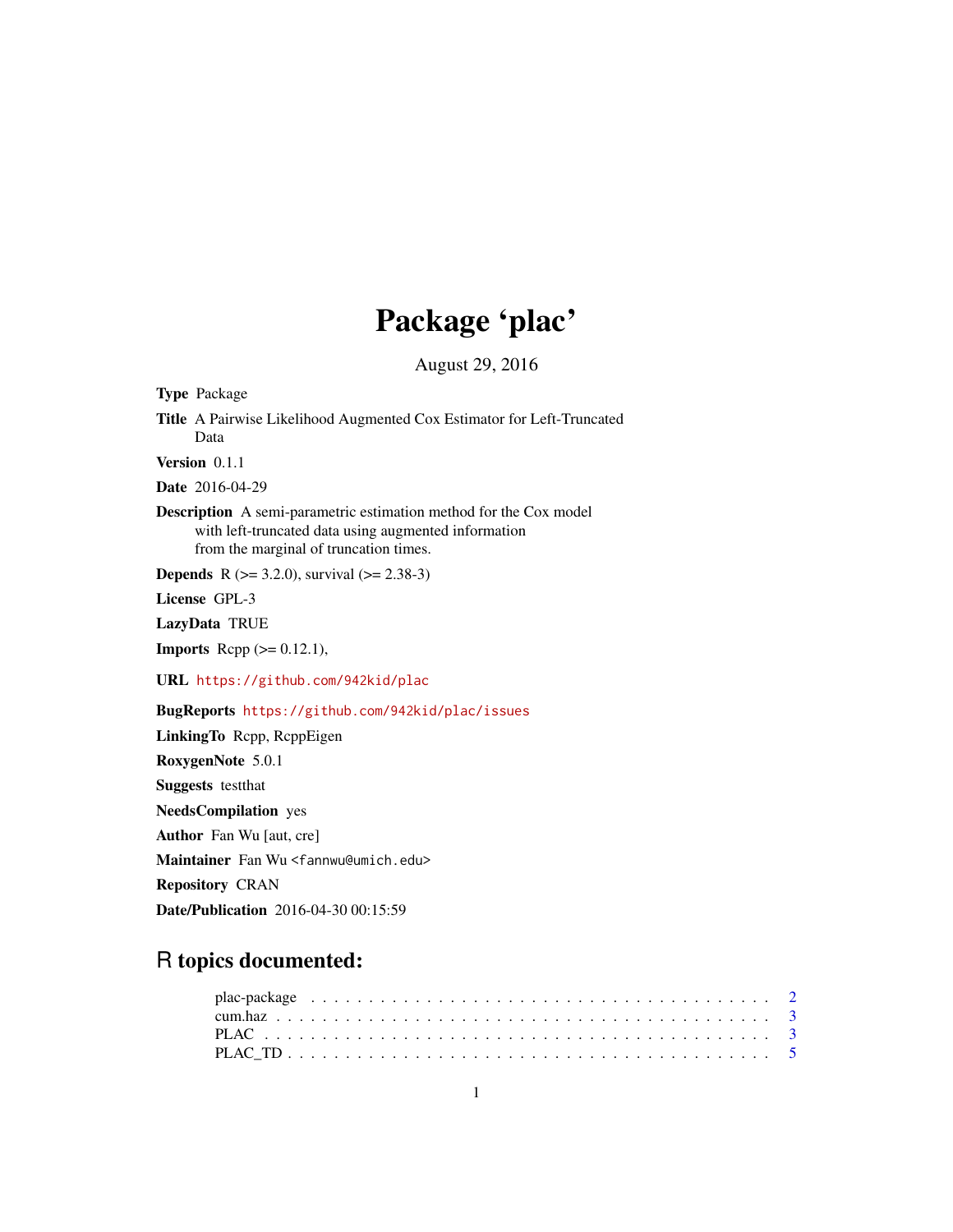#### <span id="page-1-0"></span>2 plac-package plac-package

| Index | 12 |
|-------|----|
|       |    |
|       |    |
|       |    |
|       |    |
|       |    |
|       |    |
|       |    |
|       |    |

plac-package *A Package for Computating the Pairwise Likelihood Augmented Cox Estimator for Left-Truncated Data.*

#### Description

This package provides both lower-level C++ functions (PLAC\_TI(), PLAC\_TV() and PLAC\_TvR()) and an R wrapper function PLAC() to calculate the pairwise likelihood augmented Cox estimator for left-truncated survival data as proposed by Wu et al. (2015).

#### Wrapper Function PLAC()

This R wrapper function calls different C++ function depending on the covariate types data has.

#### C++ Functions

The three C++ functions PLAC\_TI(), PLAC\_TV() and PLAC\_TvR() provide a direct interface to the algorithm in case that users need to supply more flexible time-dependent coavriates other than indicator functions.

#### References

Wu, F., Kim, S., Qin, J., Saran, R. and Li, Y. (2016) "A Pairwise-Likelihood Augmented Estimator for the Cox Model Under Left-Truncation." (Submitted to *Journal of American Statistical Association*.)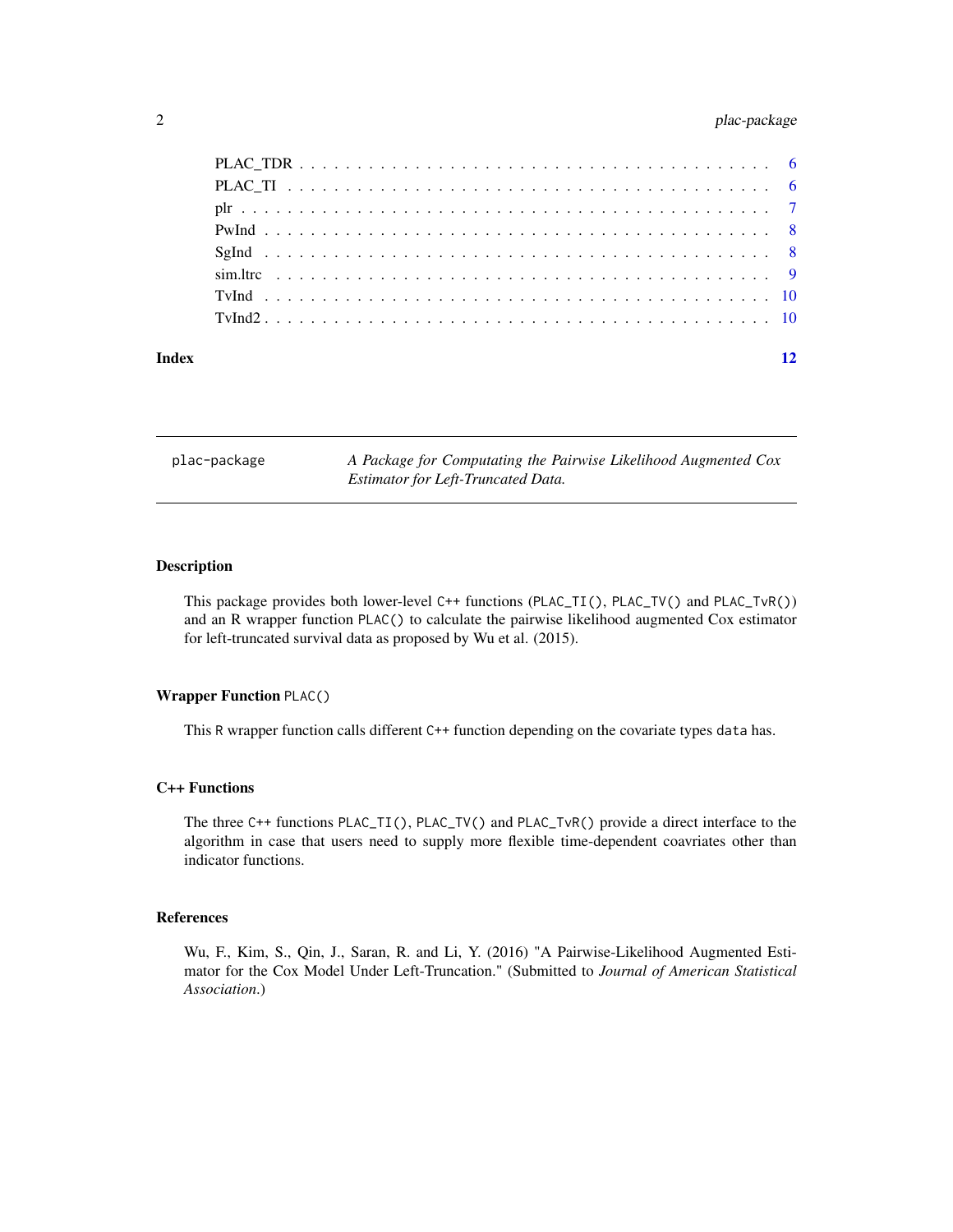<span id="page-2-0"></span>

#### Description

Calulate the Values of the cumulative Hazard at Fixed Times

#### Usage

cum.haz(est, t.eval = c(0.25, 0.75))

#### Arguments

| est    | an object of the class plac. fit.                                                                          |
|--------|------------------------------------------------------------------------------------------------------------|
| t.eval | time points at which the Lambda(t) is evaluated (for both conditional apporach<br>and the PLAC estimator). |

#### Value

a list containing the estiamtes and SEs of Lambda(t) for both conditional apporach and the PLAC estimator.

#### Examples

```
dat1 = sim.ltrc(n = 100)$dat
est = PLAC(ltrc.formula = Surv(As, Ys, Ds) ~ Z1 + Z2,
     ltrc.data = dat1, td.type = "none")H = cum.haz(est, t.eval = seq(0.1, 0.9, 0.1))H$L
H$se.L
```
PLAC *Calculate the PLAC estimator when a time-dependent indicator presents*

#### Description

Both a conditional approach Cox model and a pairwise likelihood augmented estimator are fitted and the corresponding results are returned in a list.

#### Usage

```
PLAC(ltrc.formula, ltrc.data, id.var = "ID", td.var = NULL,
  td.type = "none", t.jump = NULL, init.val = NULL, max.iter = 100,
  print.readt = TRUE, ...)
```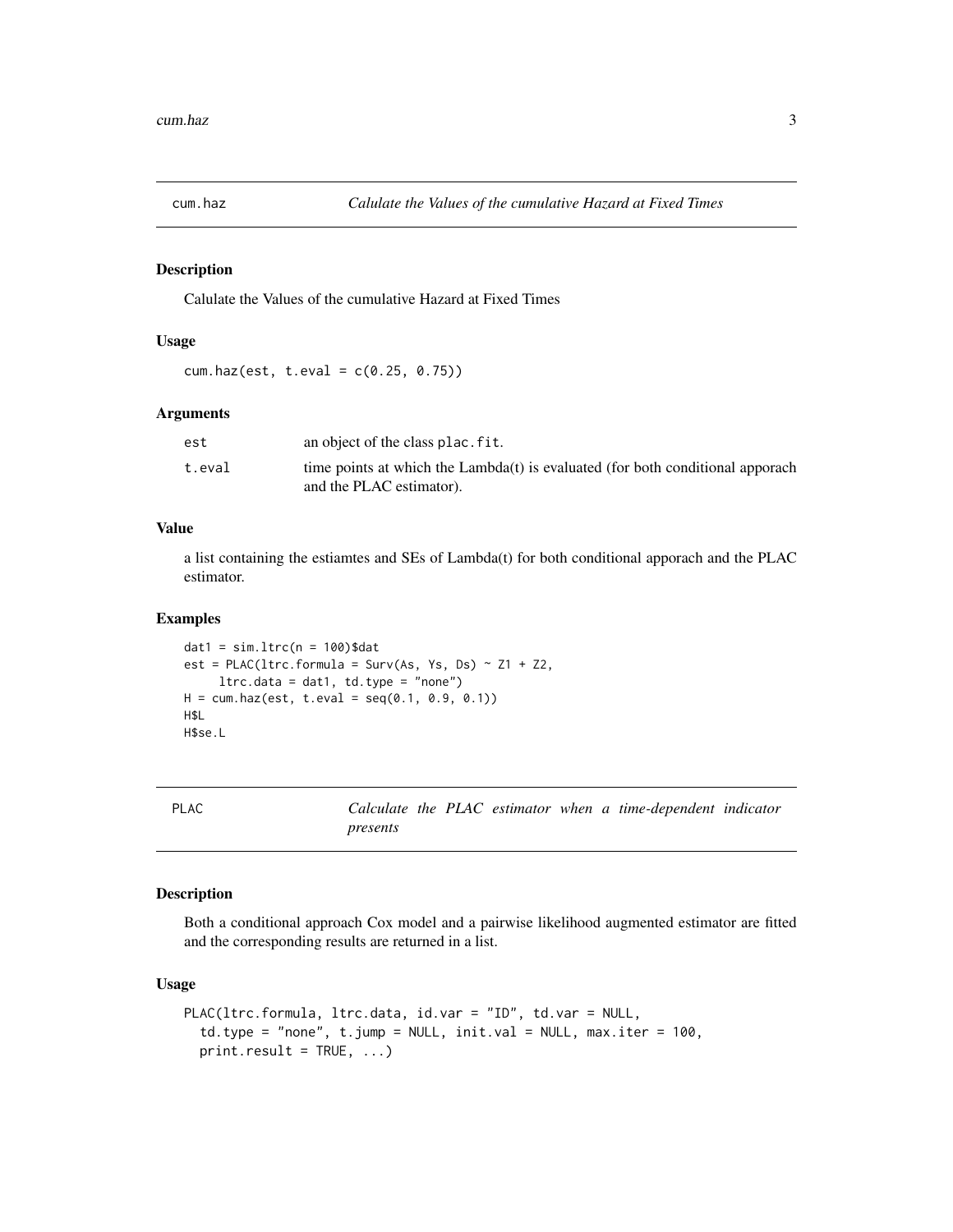#### Arguments

| ltrc.formula | a formula of of the form Surv(A, Y, D) $\sim$ Z, where Z only include the time-<br>invariate covariates.                                       |
|--------------|------------------------------------------------------------------------------------------------------------------------------------------------|
| ltrc.data    | a data.frame of the LTRC dataset including the responses, time-invariate covari-<br>ates and the jump times for the time-deprendent covariate. |
| id.var       | a name of the subject id in data.                                                                                                              |
| td.var       | a name of the time-dependent covariate in the output.                                                                                          |
| td.type      | the type of the time-dependent covariate. Either one of c ("none", "independent", "post-trunc", "p<br>See Details.                             |
| t.jump       | a name of the jump time variable in data.                                                                                                      |
| init.val     | a list of the initial values of the coefficients and the baseline hazard function for<br>the PLAC estimator.                                   |
| max.iter     | the maximal number of iteration for the PLAC estimator                                                                                         |
| print.result | logical, if a brief summary of the regression coefficient estiamtes should be<br>printed out.                                                  |
| $\cdots$     | other arguments                                                                                                                                |
|              |                                                                                                                                                |

#### Details

ltrc.formula should have the same form as used in coxph(); e.g., Surv(A, Y, D) ~ Z1 + Z2. where  $A$  is the truncation time (tstart),  $Y$  is the survival time (tstop) and  $D$  is the status indicator (event). td. type is used to determine which C++ function will be invoked: either PLAC\_TI (if td.type =  $"none", PLAC_TD (if td.type = "independent") or PLAC_TDR) (if td.type % in% c("post-trunc", "pre-ture").$ For td. type = "post-trunc", the pre-truncation values for the time-dependent covariate will be set to be zero for all subjects.

#### Value

a list of model fitting results for both conditional approach and the PLAC estimators.

Event.Time Ordered distinct observed event times

b Regression coefficients estiamtes

se.b Model-based SEs of the regression coefficients estiamtes

H0 Estimated cumulative baseline hazard function

se.H0 Model-based SEs of the estimated cumulative baseline hazard function

sandwich The sandwich estimator for (beta, lambda)

k The number of iteration for used for the PLAC estimator

summ A brief summary of the covariates effects

#### References

Wu, F. Kim, S. and Li, Y. "A Pairwise Likelihood Augmented Estimator for Left-Truncated Data with Time-Dependent Covariates." (*in preparation*)

Wu, F., Kim, S., Qin, J., Saran, R. and Li, Y. (2015) "A Pairwise-Likelihood Augmented Estimator for the Cox Model Under Left-Truncation." (Submitted to *Journal of American Statistical Association*.) <http://biostats.bepress.com/umichbiostat/paper118/>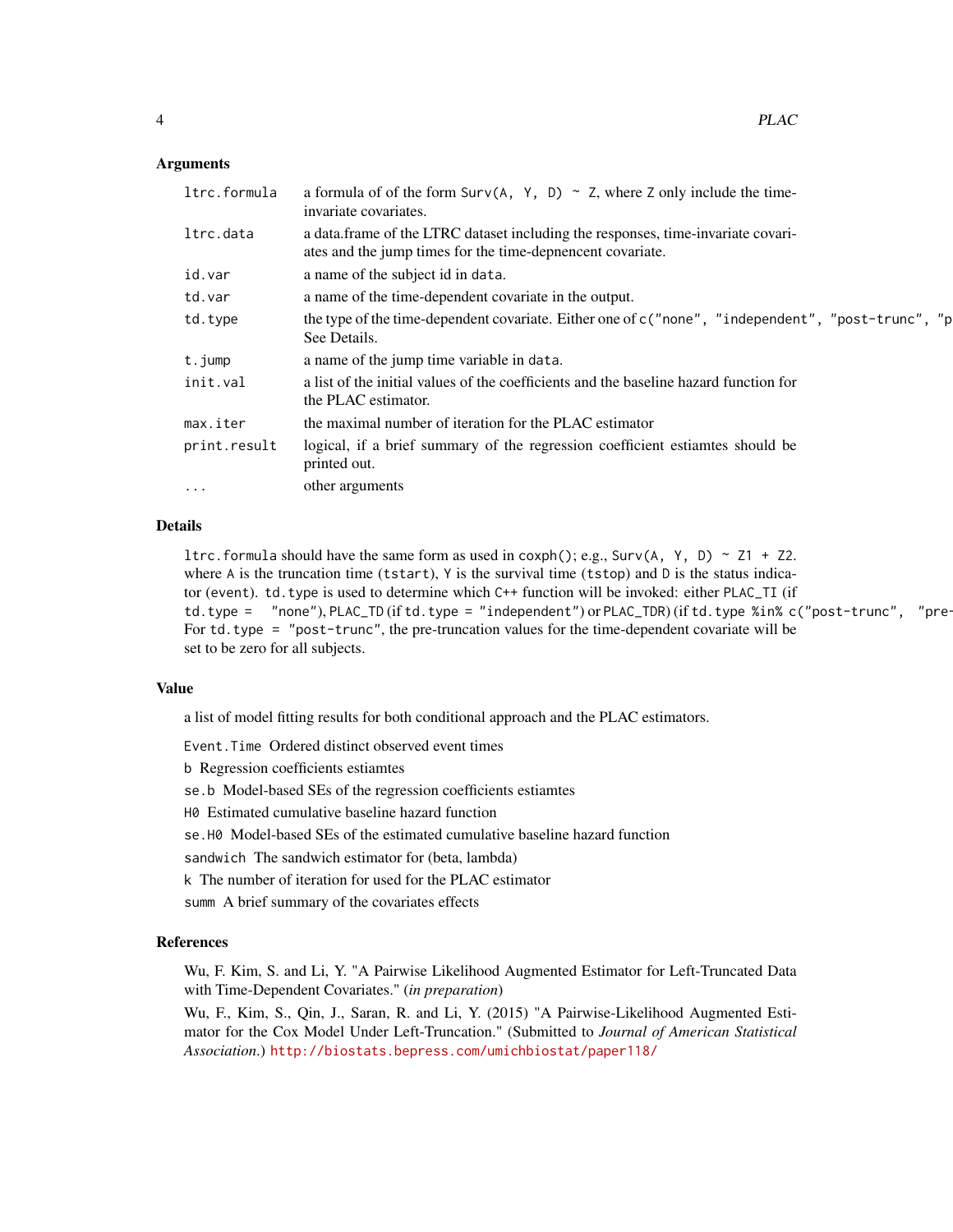#### <span id="page-4-0"></span>PLAC\_TD 5

#### Examples

```
# When only time-invariant covariates are involved
dat1 = sim.ltrc(n = 50)$dat
PLAC(ltrc.formula = Surv(As, Ys, Ds) \sim Z1 + Z2,
     ltrc.data = dat1, td.type = "none")# When there is a time-dependent covariate that is independent of the truncation time
dat2 = sim.ltrc(n = 50, time.dep = TRUE,distr.A = "binomial", p.A = 0.8, Cmax = 5)$dat
PLAC(ltrc.formula = Surv(As, Ys, Ds) \sim Z,
     ltrc.data = dat2, td.type = "independent",
     td.var = "Zv", t.jump = "zeta")# When there is a time-dependent covariate that depends on the truncation time
data = sim.ltrc(n = 50, time.dep = TRUE, Zv.depA = TRUE, Cmax = 5)$dat
PLAC(ltrc.formula = Surv(As, Ys, Ds) \sim Z,
     ltrc.data = dat3, td.type = "post-trunc",
     td.var = "Zv", t.jump = "zeta"
```
PLAC\_TD *C++ Function for Solving the PLAC Estimator. (with time-dependent convariates independent of A^\*)*

#### Description

C++ Function for Solving the PLAC Estimator. (with time-dependent convariates independent of  $A^{\wedge *})$ 

#### Usage

PLAC\_TD(Z, ZFV\_, X, W, Ind1, Ind2, Dn, b, h, K = 100L)

#### Arguments

| 7                | matrix for all the covariates history.                                     |
|------------------|----------------------------------------------------------------------------|
| ZFV              | matrix for all covariates at the each individual's observed survival time. |
| $\mathsf{X}$     | the response matrix (As, Xs, Ds).                                          |
| W                | the ordered observed event times.                                          |
| Ind1             | risk-set indicators.                                                       |
| Ind <sub>2</sub> | truncation pair indicators.                                                |
| Dn               | number of ties at each observed event time.                                |
| $\mathsf b$      | initial values of the regression coefficients.                             |
| h                | initial values of the baseline hazard function.                            |
| К                | maximal iteration number, the default is $K = 100$ .                       |

#### Value

list of model fitting results for both conditional approach and the PLAC estimator.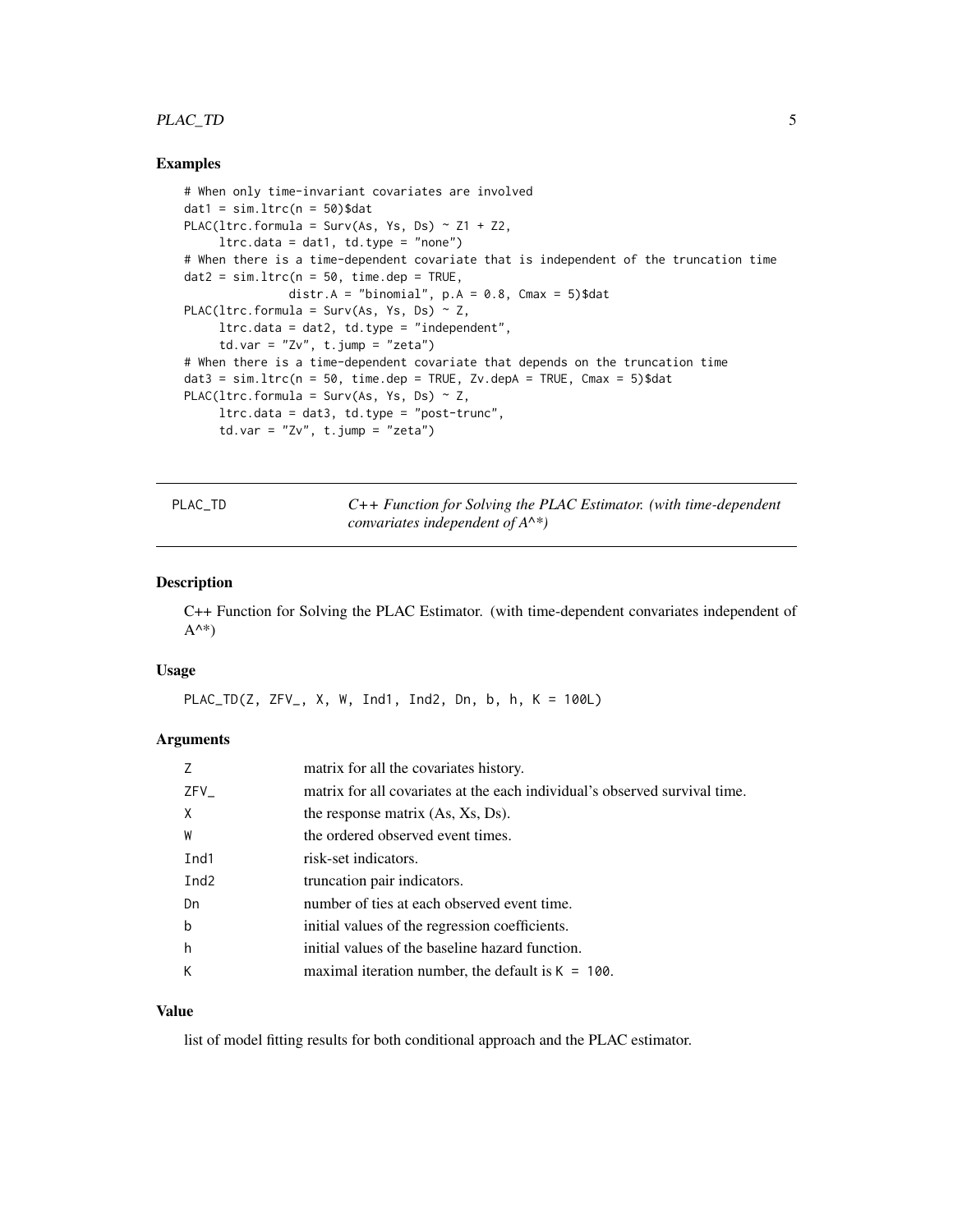<span id="page-5-0"></span>PLAC\_TDR *C++ Function for Solving the PLAC Estimator. (with time-dependent convariates depending on A^\*)*

#### Description

C++ Function for Solving the PLAC Estimator. (with time-dependent convariates depending on  $A^{\wedge *})$ 

#### Usage

PLAC\_TDR(ZF, ZFV\_, Z, X, W, Ind1, Ind2, Dn, b, h, K = 100L)

#### Arguments

| ZF               | matrix for all the time-invariant covariates.                              |
|------------------|----------------------------------------------------------------------------|
| ZFV              | matrix for all covariates at the each individual's observed survival time. |
| 7                | matrix for all the covariates history.                                     |
| X                | the response matrix (As, Xs, Ds).                                          |
| W                | the ordered observed event times.                                          |
| Ind1             | risk-set indicators.                                                       |
| Ind <sub>2</sub> | truncation pair indicators.                                                |
| Dn               | number of ties at each observed event time.                                |
| b                | initial values of the regression coefficients.                             |
| h                | initial values of the baseline hazard function.                            |
| К                | maximal iteration number, the default is $K = 100$ .                       |
|                  |                                                                            |

#### Value

list of model fitting results for both conditional approach and the PLAC estimator.

| PLAC TI | $C++$ Function for Solving the PLAC Estimator. (with time-invariant |
|---------|---------------------------------------------------------------------|
|         | convariates only)                                                   |

#### Description

C++ Function for Solving the PLAC Estimator. (with time-invariant convariates only)

#### Usage

PLAC\_TI(Z, X, W, Ind1, Ind2, Dn, b, h, K = 100L)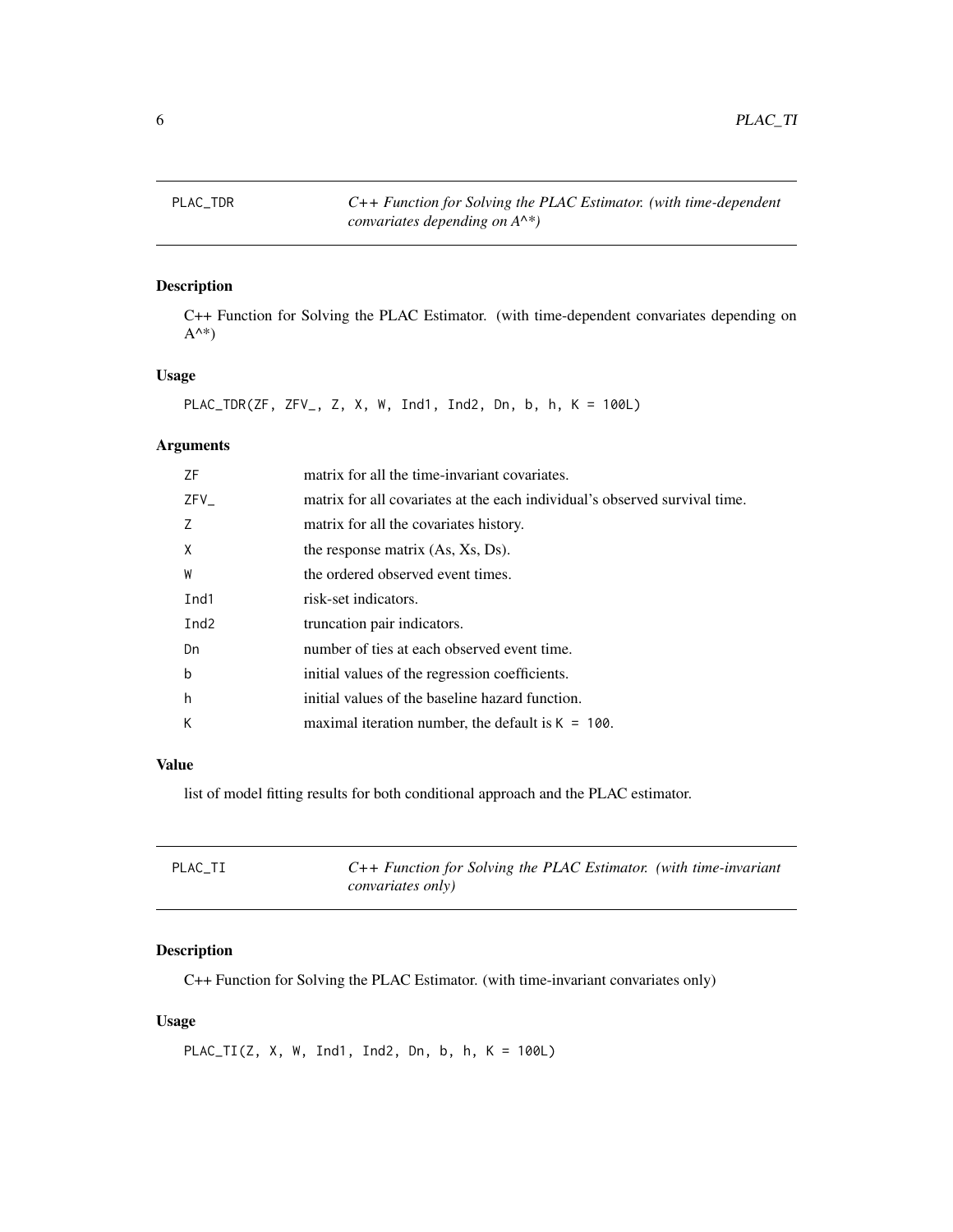#### <span id="page-6-0"></span>Arguments

|                  | matrix for all the covariates history.               |
|------------------|------------------------------------------------------|
| X                | the response matrix (As, Xs, Ds).                    |
| W                | the ordered observed event times.                    |
| Ind1             | risk-set indicators.                                 |
| Ind <sub>2</sub> | truncation pair indicators.                          |
| Dn               | number of ties at each observed event time.          |
| b                | initial values of the regression coefficients.       |
| h                | initial values of the baseline hazard function.      |
|                  | maximal iteration number, the default is $K = 100$ . |

#### Value

list of model fitting results for both conditional approach and the PLAC estimator.

| ٧ | n a<br>× |
|---|----------|

Perform the paired log-rank test.

#### Description

Perform the paired log-rank test on the truncation times and the residual survival times to check the stationarity assumption (uniform truncation assumption) of the left-truncated right-censored data.

#### Usage

 $plr(data, A.name = "As", Y.name = "Ys", D.name = "Ds")$ 

#### Arguments

| dat    | a data.frame of left-truncated right-censored data. |
|--------|-----------------------------------------------------|
| A.name | the name of the truncation time variable in dat.    |
| Y.name | the name of the survival time variable in dat.      |
| D.name | the name of the event indicator in dat.             |

#### Value

a list containing the test statistic and the p-value of the paired log-rant test.

#### References

Jung, S.H. (1999). Rank tests for matched survival data. *Lifetime Data Analysis, 5(1):67-79*.

#### Examples

```
dat = sim.ltrc(n = 100, distr.A = "weibull")$dat
plr(dat)
```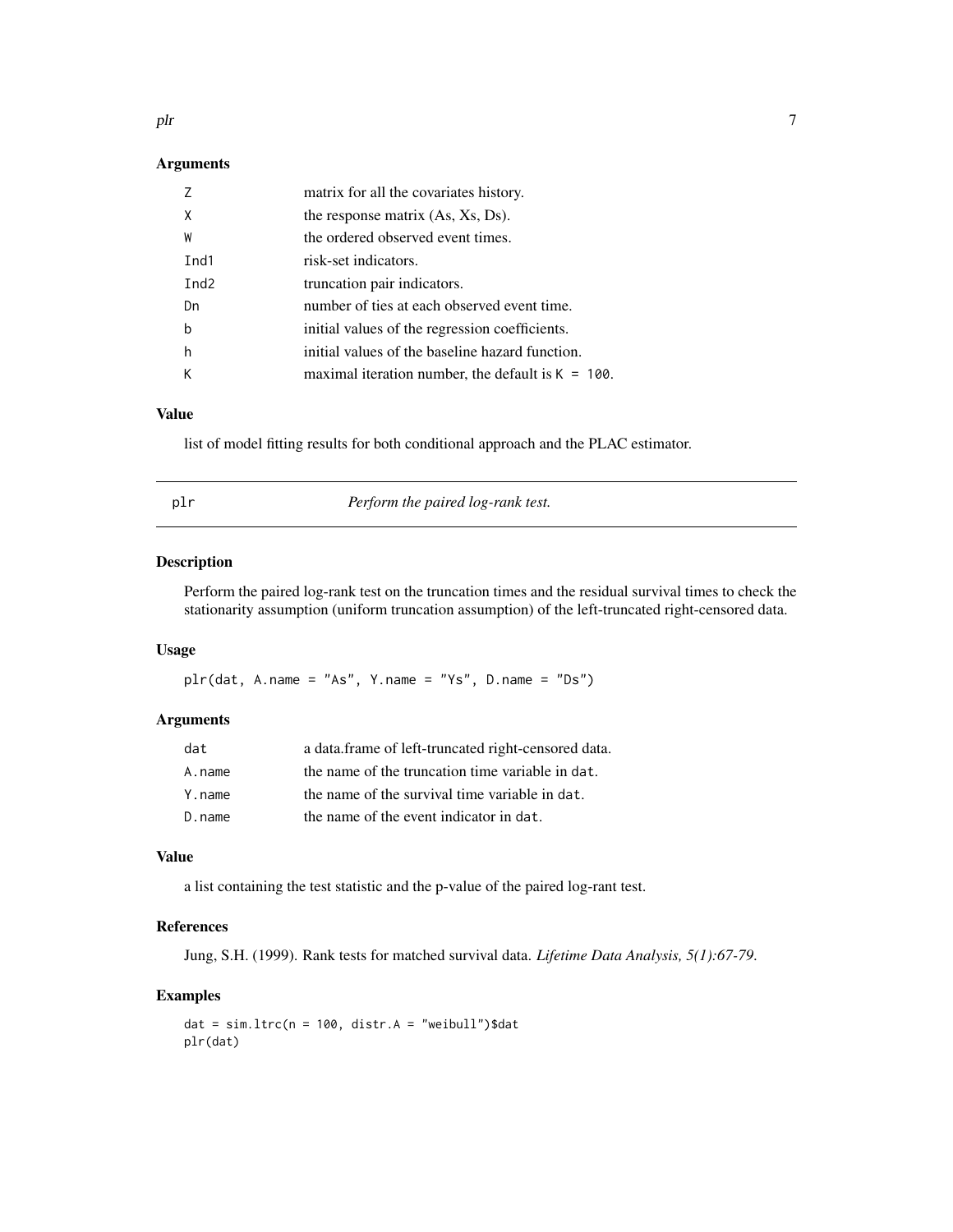<span id="page-7-0"></span>

#### Description

Generate truncation-pair indicators

#### Usage

PwInd(X, W)

#### Arguments

| X | the response matrix (As, Xs, Ds). |
|---|-----------------------------------|
| W | the ordered observed event times. |

#### Value

the truncation-pair indicators of the form  $I(w_k \leq A_i)$  -  $I(w_k \leq XA_i)$ .

SgInd *Generate risk-set indicators*

#### Description

Generate risk-set indicators

#### Usage

SgInd(X, W)

#### Arguments

|    | the response matrix (As, Xs, Ds). |
|----|-----------------------------------|
| ิพ | the ordered observed event times. |

#### Value

risk-set indicators Y\_i(w\_k) of the form  $I(A_i \le w_k \le X_i)$ .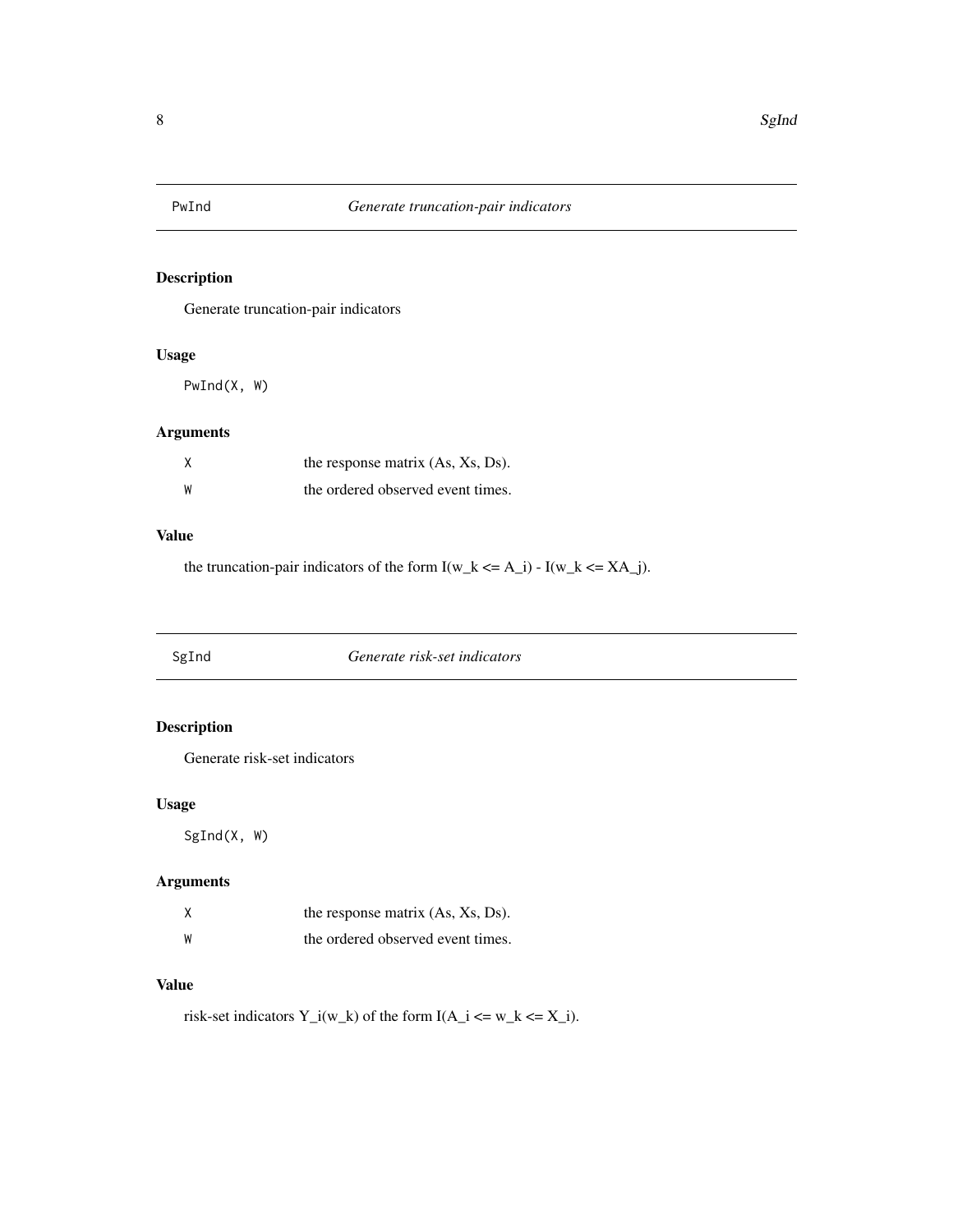<span id="page-8-0"></span>

#### Description

Various baseline survival functions and truncation distribution are available. Censoring rate can be designated through tuning the parameter Cmax; Cmas = Inf means no censoring.

#### Usage

```
sim.ltrc(n = 200, b = c(1, 1), time.dep = FALSE, Zv.depA = FALSE,distr.T = "weibull", shape.T = 2, scale.T = 1, meanlog.T = 0,
 sdlog.T = 1, distr.A = "weibull", shape.A = 1, scale.A = 5,
 p.A = 0.3, Cmax = Inf, fix.seed = NULL)
```
#### Arguments

| the sample size.                                                                                                                                                                                                                       |
|----------------------------------------------------------------------------------------------------------------------------------------------------------------------------------------------------------------------------------------|
| a numeric vector for true regression coefficients.                                                                                                                                                                                     |
| logical, whether there is the time-dependent covariate (only one indicator func-<br>tion $Zv = I(t) = zeta$ is supported); the default is FALSE.                                                                                       |
| logical, whether the time-dependent covariate Zv depends on A <sup><math>\wedge^*</math></sup> (the only form<br>supported is $Zv = I(t) = zeta + A^*$ ; the default is FALSE.                                                         |
| the baseline survival time $(T^*)$ distribution ("exp" or "weibull").                                                                                                                                                                  |
| the shape parameter for the Weibull distribution of $T^*$ .                                                                                                                                                                            |
| the scale parameter for the Weibull distributiof of $T^*$ .                                                                                                                                                                            |
| the mean for the log-normal distribution of $T^*$ .                                                                                                                                                                                    |
| the sd for the log-normal distribution of $T^*$ .                                                                                                                                                                                      |
| the baseline truncation time $(A^*)$ distribution: either of "we ibull" (the default),<br>"unif" (Length-Biased Sampling), "binomial" or "dunif"). Note: If distribu-<br>tion name other than these are provided, "unif" will be used. |
| the shape parameter for the Weibull distribution of $A^*$ .                                                                                                                                                                            |
| the scale parameter for the Weibull distribution of $A^*$ .                                                                                                                                                                            |
| the success probability for the binomial distribution of A*.                                                                                                                                                                           |
| the upper bound of the uniform distribution of the censoring time (C).                                                                                                                                                                 |
| an optional random seed for simulation.                                                                                                                                                                                                |
|                                                                                                                                                                                                                                        |

#### Value

a list with a data.frame containing the observed survival times (Ys), the observed truncation times (As), the event indicator (Ds) and the covariates (Zs); a vector of certain quantiles of Ys (taus); the censoring proportion (PC) and the truncation proportiona (PT).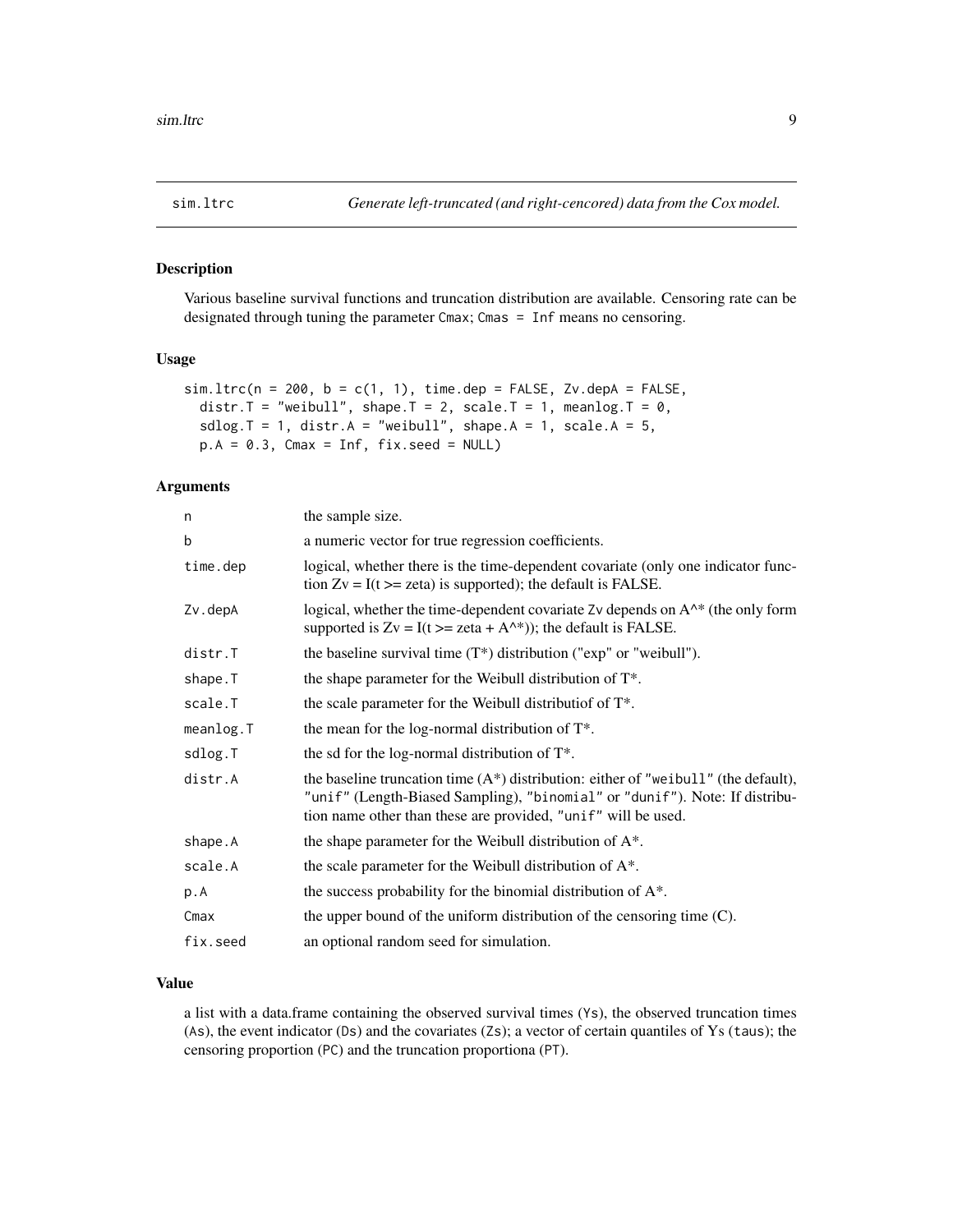#### Examples

```
# With time-invariant covariates only
sim1 = sim.ltrc(n = 100)head(sim1$dat)
# With one time-dependent covariate
sim2 = sim.ltrc(n = 100, time.dep = TRUE,distr.A = "binomial", p.A = 0.8, Cmax = 5)
head(sim2$dat)
# With one time-dependent covariate with dependence on the truncation time
sim3 = sim.ltrc(n = 100, time.dep = TRUE, Zv.depA = TRUE, Cmax = 5)head(sim3$dat)
```
TvInd *Generate time-depependent covariate indicators*

#### Description

Generate time-depependent covariate indicators

#### Usage

TvInd(zeta, W)

#### Arguments

| zeta | the change point (jump time) of $Z_v(t)$ . |
|------|--------------------------------------------|
| W    | the ordered observed event times.          |

#### Value

the time-depependent covariate of the form  $Z_v(t) = I(w_k > zeta)$ .

TvInd2 *Generate time-depependent covariate indicators*

#### Description

Generate time-depependent covariate indicators

#### Usage

TvInd2(eta, zeta, W)

<span id="page-9-0"></span>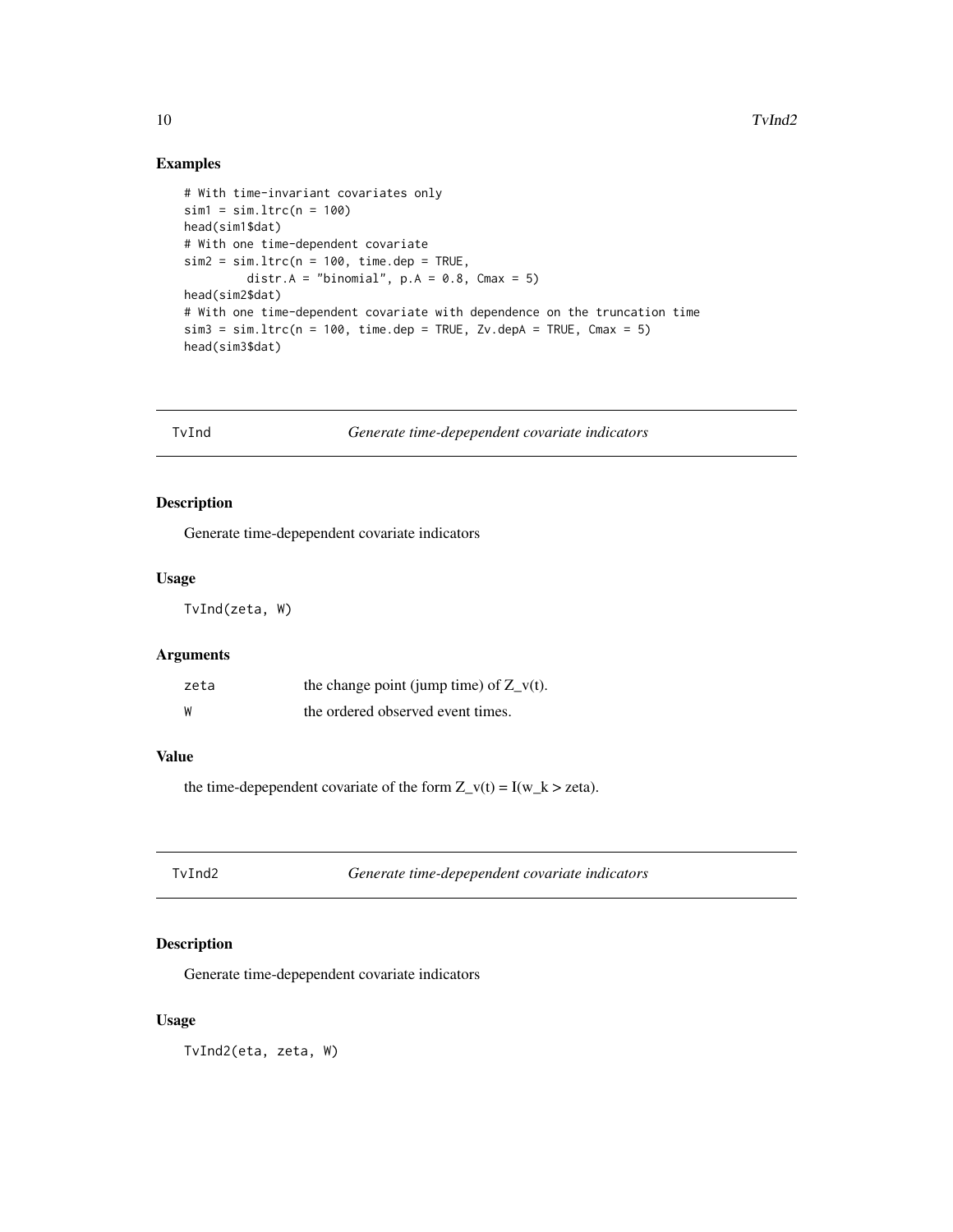#### $TvInd2$  11

#### Arguments

| eta  | a random variable of the $Z$ v(t) value before the change point. |
|------|------------------------------------------------------------------|
| zeta | the change point (jump time).                                    |
| W    | the ordered observed event times.                                |

#### Value

the time-depependent covariate indicators of the form  $Z_v(t) = eta * I(w_k \leq zeta)$ .